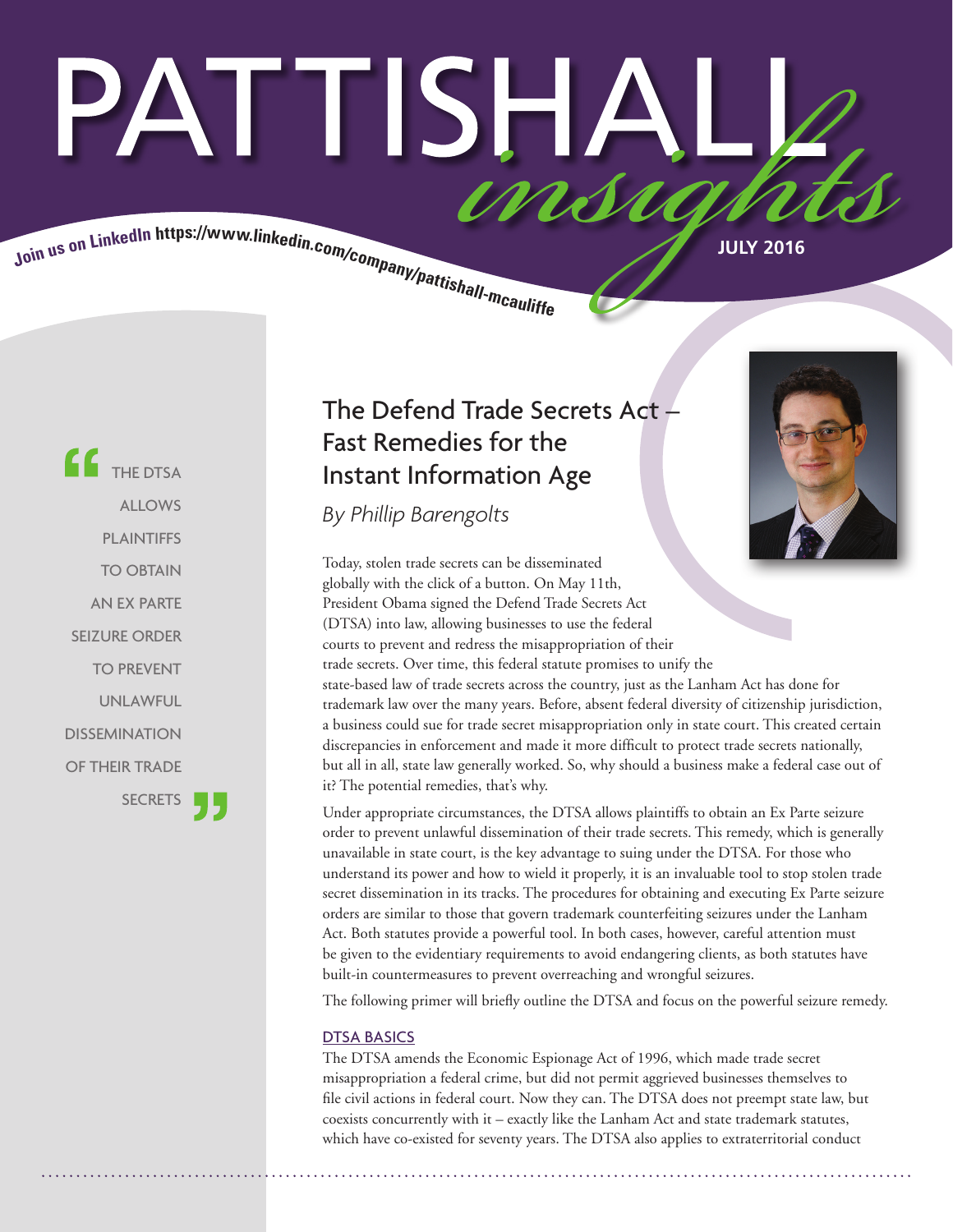in appropriate circumstances, which is equally important in this day and age of international outsourcing and reliance upon overseas contractors, suppliers and back-end operations.

Under the DTSA, a trade secret owner can file suit in federal court " ... if the trade secret is related to a product or service used in, or intended for use in, interstate or foreign commerce." 18 U.S.C. § 1836(b)(1). The definition of "trade secret" is both broad and deliberately imprecise, but, essentially, anything that a business uses for competitive advantage and keeps secret (truly secret) can be protected under the DTSA. 18 U.S.C. §§ 1839(3). "Misappropriation" entails acquiring a trade secret by "improper means" such as "theft, bribery, misrepresentation, breach or inducement of a breach of a duty to maintain secrecy, or espionage through electronic or other means." 18 U.S.C. §§ 1839(5) and (6).

In addition to an Ex Parte seizure order, the DTSA also permits a plaintiff to obtain injunctive relief, recover damages, and receive up to a double-multiplier of its actual damages if the misappropriation was willful and malicious. 18 U.S.C. § 1836(b)(3).

Of great interest to corporate HR departments, the DTSA also requires employment agreements to include immunity and non-retaliation notices for whistle-blowers. 18 U.S.C. § 1833(b). Without such notices, a plaintiff cannot recover punitive damages or attorneys' fees from an employee who misappropriates trade secrets. 18 U.S.C. § 1833(b)(3)(C). Amending contracts with employees with access to trade secrets is timely, since the notice provisions apply to any agreements that are entered into or updated after May 11, 2016. 18 U.S.C. § 1833(b)(3)(D).

#### EX PARTE SEIZURE ORDERS

The most significant advantage of proceeding under the DTSA, as opposed to state trade secret law, is the availability – "in extraordinary circumstances" – of an Ex Parte seizure order "to prevent the propagation or dissemination of the trade secret." 18 U.S.C. § 1839(b)(2)(A)(i).

To obtain such an order, the trade secret owner must show, through affidavits or a verified complaint that, among other things, 1) a temporary restraining order or preliminary injunction would be inadequate; 2) the harm to the plaintiff if the order is denied outweighs the harm to the defendant, and substantially outweighs the harm to any third parties, if the seizure is ordered; and 3) the plaintiff is likely to succeed on the merits in showing the defendant possesses the trade secret in question and the property to be seized. 18 U.S.C. § 1839(b)(2)(A)(ii). The plaintiff must also be able to: 1) identify, with some specificity, the material to be seized and where it is located; 2) prove the defendant would dispose of the material if given notice of the request (for example, in a motion for temporary restraining order); and 3) establish that the plaintiff has not publicized the request. 18 U.S.C.  $\frac{1839(b)(2)(A)(ii)(VI)-(VIII)}{I}$ . These safeguards against abuse of this extraordinary remedy are similar to the Lanham Act's seizure provisions in trademark counterfeiting cases.

Also similar are the potential adverse ramifications for the moving party in the event of a wrongful seizure, including "damages for lost profits, cost of materials, loss of good will, and punitive damages in instances where the seizure was sought in bad faith, and, ... a reasonable attorney's fee." 18 U.S.C. § 1839(b)(2)(G) quoting 15 U.S.C. 1116(d)(11). Experience justifying Ex Parte seizure orders in counterfeiting cases will provide some guidance in navigating the delicate balance between getting seizure orders based on available evidence, and avoiding the risks and consequences of a later holding that the order was wrongfully obtained.

In sum, the DTSA gives companies victimized by trade secret theft broader access to the federal courts, and a powerful new remedy to protect their valuable intangible assets. However, using that tool wisely and carefully is essential to avoid making a bad situation worse. ■

 $f$  HOWEVER, USING [THE SEIZURE ORDER] TOOL WISELY AND CAREFULLY IS ESSENTIAL TO AVOID MAKING A BAD **SITUATION** WORSE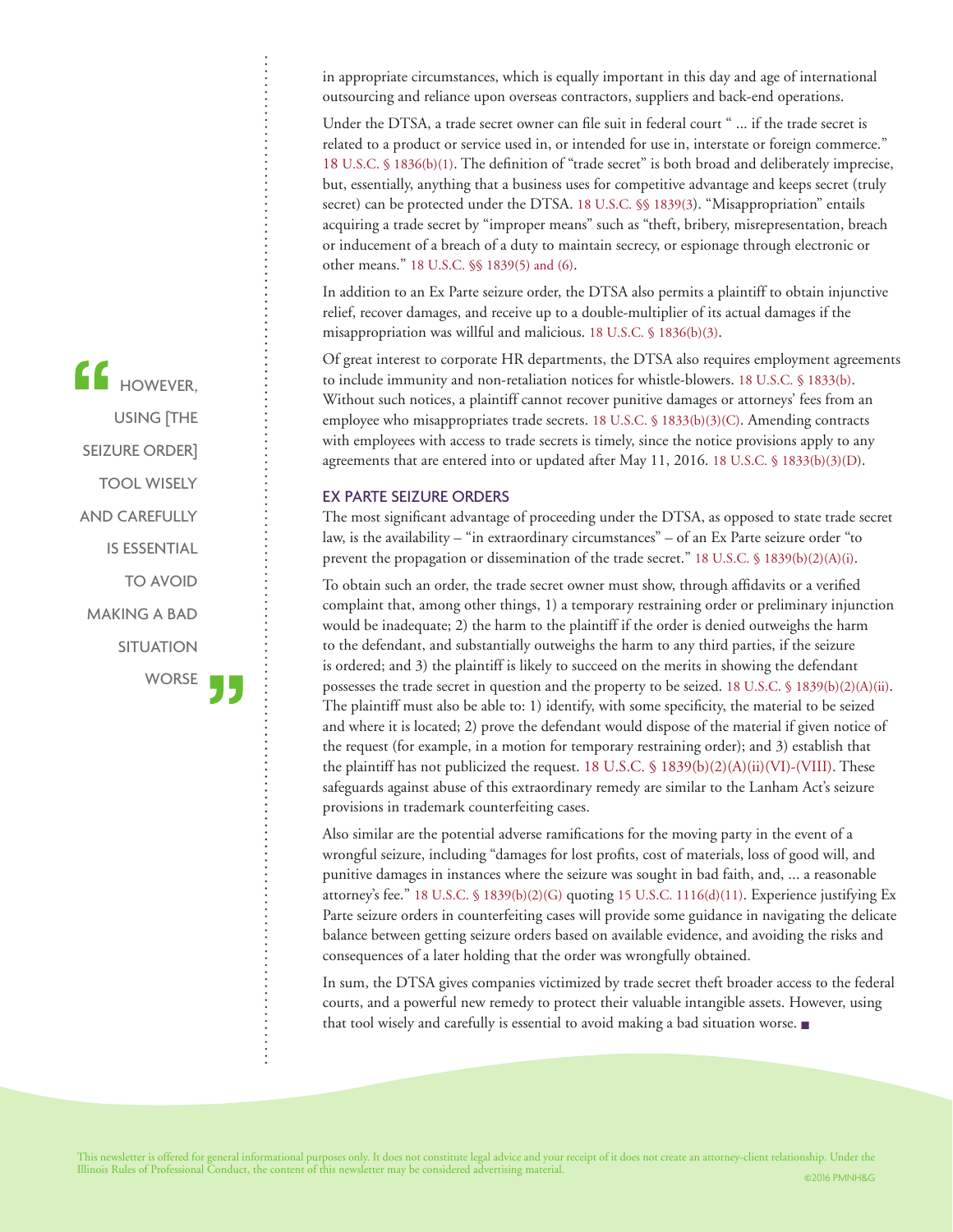

#### APPOINTMENTS

#### ■ Phillip Barengolts

Phil has been appointed to the Continuing Legal Education Board of the ABA Intellectual Property Law Section for 2016-2017.

#### ■ Kristine A. Bergman



Kristine has been appointed to the Marketing and Communications Committee of Chicago Women in IP for 2016-2017.

#### ■ Jessica A. Ekhoff



Jessica has been appointed Chair of the CBA Intellectual Property Committee for 2016-2017.

#### ■ Jonathan S. Jennings



Jonathan has been appointed Co-Chair of the Minimum Standards Subcommittee for INTA's Right of Publicity Committee. Also, the ABA Section of Intellectual Property Law appointed him the

Assistant Revenue Officer for the Section for 2016-2017. Finally, he was reappointed as a Pro Bono General Counsel for the Chicago Bar Association.



#### Robert W. Sacoff

Bob has been appointed Chair of the 2016 Nominating Committee of the AIPPI-US Division of the American Intellectual Property Law Association, with the approval

of the AIPLA President. This is the US National Group of AIPPI, the Association Internationale pour la Protection de la Propriété Intellectuelle, a global professional association based in Switzerland dedicated to the development and improvement of intellectual property laws. AIPPI has over 9000 members in more than 100 countries.

#### PRESENTATIONS

#### ■ Ashly Boesche



Ashly spoke on "Fundamentals of Trademark Law in the Global Marketplace 2016" at the Practising Law Institute (PLI) seminar in Chicago on June 14.

#### ■ Thad Chaloemtiarana



Thad moderated a CLE program entitled "The TTAB in Action" at the ABA IPL Spring Conference on April 7 in Bethesda, Maryland. The program consisted of a live hearing before a three-judge panel of the USPTO Trademark Trial

and Appeal Board, followed by a discussion of the April 4, 2016 Notice of Proposed Rulemaking regarding Changes to the TTAB Rules of Practice.

#### ■ Jessica Ekhoff

Jessica spoke at the Chicago Innovation Exchange on "Trademarks 101: How to Find and Protect a Strong Brand" on May 6.

#### **PUBLICATIONS**

#### ■ Jonathan S. Jennings

The Pharmaceutical Trade Marks Group's newsletter, *Law Lore & Practice*, published Jonathan's article on the impact of the *Belmora LLC v. Bayer* Fourth Circuit decision in its May 2016 edition.

#### ■ Jason M. Koransky



Jason was quoted in the article "Biometrics Have Arrived—And So Have the Class Actions," in the April issue of *Corporate Counsel* Magazine.

#### ■ Robert W. Sacoff

Bob was quoted in "3 Ethical Traps Awaiting The Devious Lawyer," a Law360.com article published in May.

#### **TEACHING**

#### ■ Phillip Barengolts

Phil will be teaching Trademark Law at The John Marshall Law School this Fall.